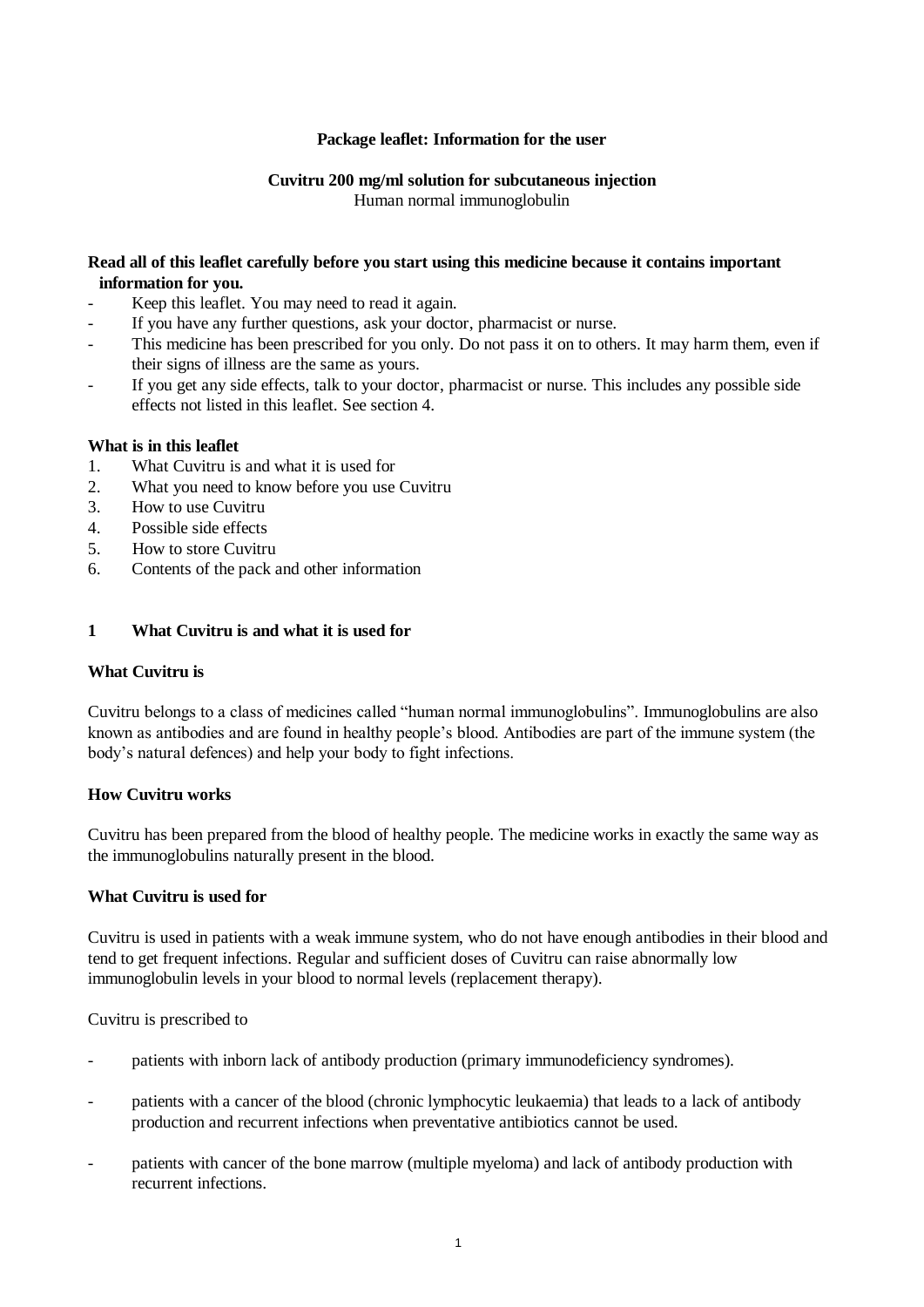patients with low antibody production following transplantation of bone marrow cells from another person.

# **2 What you need to know before you use Cuvitru**

### **Do NOT use Cuvitru:**

- if you are allergic to immunoglobulins or any of the other ingredients of this medicine (listed in section 6).
- if you have antibodies against immunoglobulin A ( $IgA$ ) in your blood. This may occur if you have IgA deficiency. Since Cuvitru contains trace amounts of IgA, you might have an allergic reaction.
- into a blood vessel (intravenously) or a muscle (intramuscularly).

# **Warnings and precautions**

Talk to your doctor pharmacist or nurse before using Cuvitru.

If Cuvitru remains in siliconized syringes for more than two hours, visible particles may form. The detailed instructions given in "Method and route of administration" in section 3 of this leaflet are to be closely followed.

#### Allergic reactions

You may be allergic to immunoglobulins without knowing it. Allergic reactions such as sudden fall in blood pressure or anaphylactic shock (a sharp fall in blood pressure with other symptoms such as swelling of the throat, breathing difficulties and skin rash) are rare but they can occasionally occur even if you have not previously had problems with similar treatments. You are at increased risk of allergic reactions if you have IgA deficiency with anti IgA antibodies. Tell your doctor or nurse prior to treatment if you have IgA deficiency. Cuvitru contains residual amounts of IgA which may increase the risk of an allergic reaction. Signs or symptoms of these rare allergic reactions include:

- feeling light headed, dizzy or faint
- skin rash and itchiness, swelling in the mouth or throat, difficulty breathing, wheezing
- abnormal heart rate, chest pain, blueness of lips or fingers and toes
- blurred vision

Your doctor or nurse will first infuse Cuvitru slowly, and carefully monitor you throughout the first infusions so that any allergic reaction can be detected and treated immediately.

► If you notice any of these signs during the infusion, tell your doctor or nurse immediately. He or she will decide whether to slow down the infusion rate or stop the infusion completely.

#### Monitoring during infusion

Certain side effects may occur more frequently if:

- you are receiving Cuvitru for the first time.
- you have received another immunoglobulin and have been switched to Cuvitru.
- there has been a long interval since you last received Cuvitru.
	- In such cases, you will be closely monitored during your first infusion and for the first hour after your infusion has stopped.

In all other cases it is recommended that you are monitored during the infusion and for at least 20 minutes after you receive Cuvitru.

#### Special patient groups

Your doctor will take special care if you are overweight, elderly, diabetic, or if you suffer from high blood pressure, low blood volume (hypovolaemia), or problems with your blood vessels (vascular diseases). In these conditions, immunoglobulins may increase the risk of cardiac infarction, stroke, lung embolism, or deep vein thrombosis, although only in very rare cases.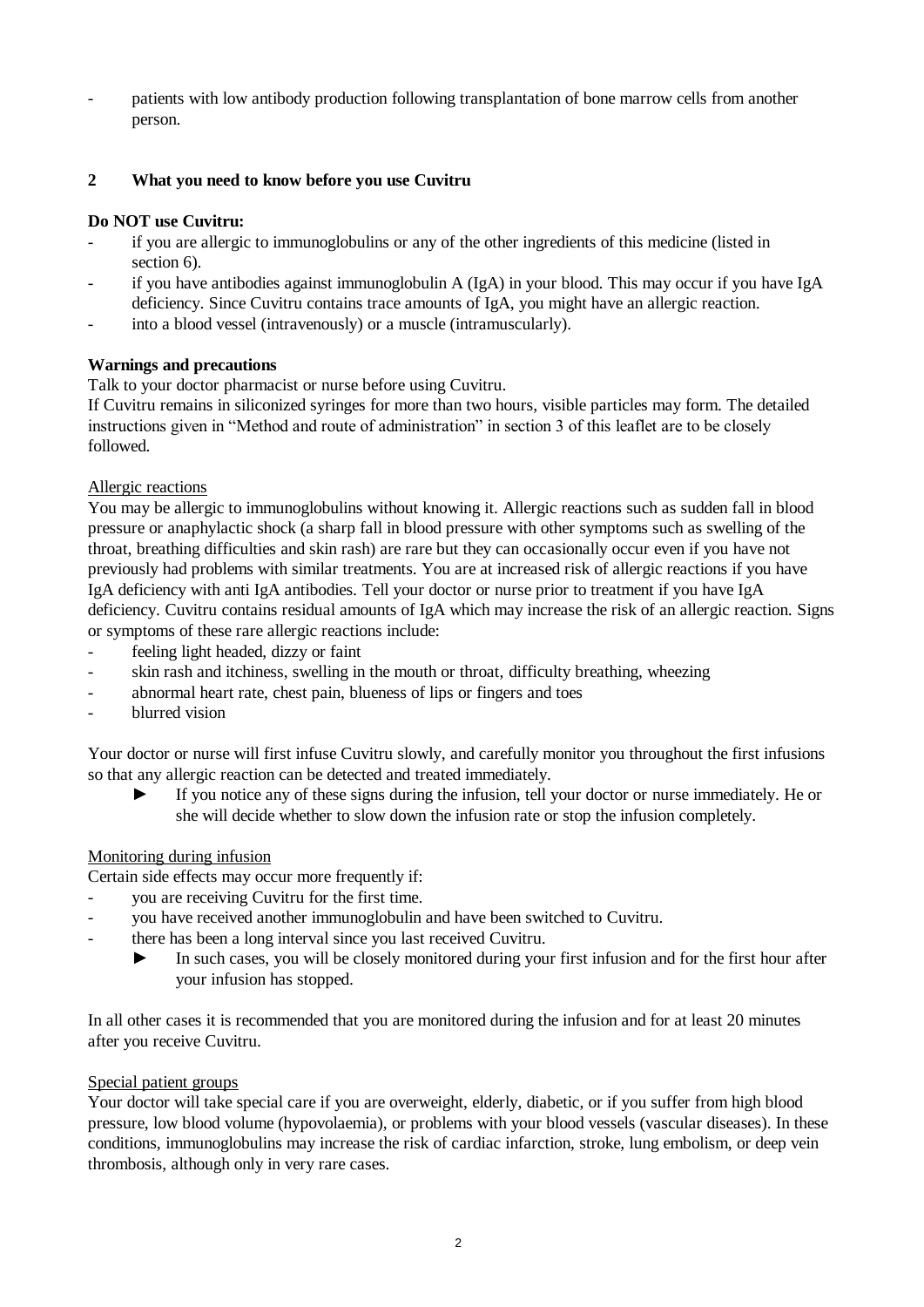Your doctor will also take special care if you have or had previously problems with your kidneys, or if you receive medicinal products that may harm your kidney (nephrotoxic medicinal products), as there is a very rare chance of acute kidney failure.

# Inflammation of the layers lining the brain (aseptic meningitis, AMS)

Infusions of immunoglobulin products, including Cuvitru, may result in inflammation of the layers lining the brain. Discontinuation of immunoglobulin treatment may result in reduction of AMS within several days. The syndrome usually begins within several hours to 2 days following immunoglobulin treatment. Contact your doctor if you experience the following signs and symptoms: severe headache, neck stiffness, drowsiness, fever, nausea, vomiting and sensitivity to, and discomfort from light, after receiving Cuvitru. Your doctor will decide if further tests are necessary and whether Cuvitru should be continued

#### Destruction of red blood cells (haemolysis)

Cuvitru contains blood group antibodies that may cause destruction of red blood cells and haemolytic anaemia.

# Effects on blood tests

Cuvitru contains many different antibodies, some of which can affect blood tests (serological tests).

Tell your doctor about your treatment with Cuvitru before any blood test.

#### Home treatment

You and/or your caregiver will be trained to detect early signs of side effects, especially allergic reactions. During the infusion you or your caregiver must look out for first signs of side effects (for further details see

section 4, "**Possible side effects**").

- ► If you experience any side effects, you or your caregiver must stop the infusion immediately and contact a doctor.
- ► If you experience a severe side effect, you or your caregiver must seek emergency treatment immediately.

#### Information on the source material of Cuvitru

Cuvitru is made from human plasma (the liquid part of blood). When medicines are made from human blood or plasma, certain measures are put in place to prevent infections being passed on to patients. These include:

- careful selection of blood and plasma donors to make sure those at risk of carrying infections are excluded, and
- the testing of each donation and pools of plasma for signs of viruses/infections.

the inclusion of steps in the processing of the blood or plasma that can inactivate or remove viruses. Despite these measures, when medicines prepared from human blood or plasma are administered, the possibility of passing on infection cannot be totally excluded. This also applies to any unknown or emerging viruses or other types of infections.

The measures taken are considered effective for enveloped viruses such as human immunodeficiency virus (HIV), hepatitis B virus and hepatitis C virus and for the non-enveloped hepatitis A virus and parvovirus B19.

Immunoglobulins have not been associated with hepatitis A or parvovirus B19 infections possibly because the antibodies against these infections, which are contained in Cuvitru, are protective.

It is strongly recommended that every time you use Cuvitru the following data are recorded in your treatment diary:

- the date of administration.
- the batch number of the medicine, and
- the injected volume, flow rate, the number and location of injection sites.

# **Children and adolescents**

The listed warnings and precautions apply both to adults and children.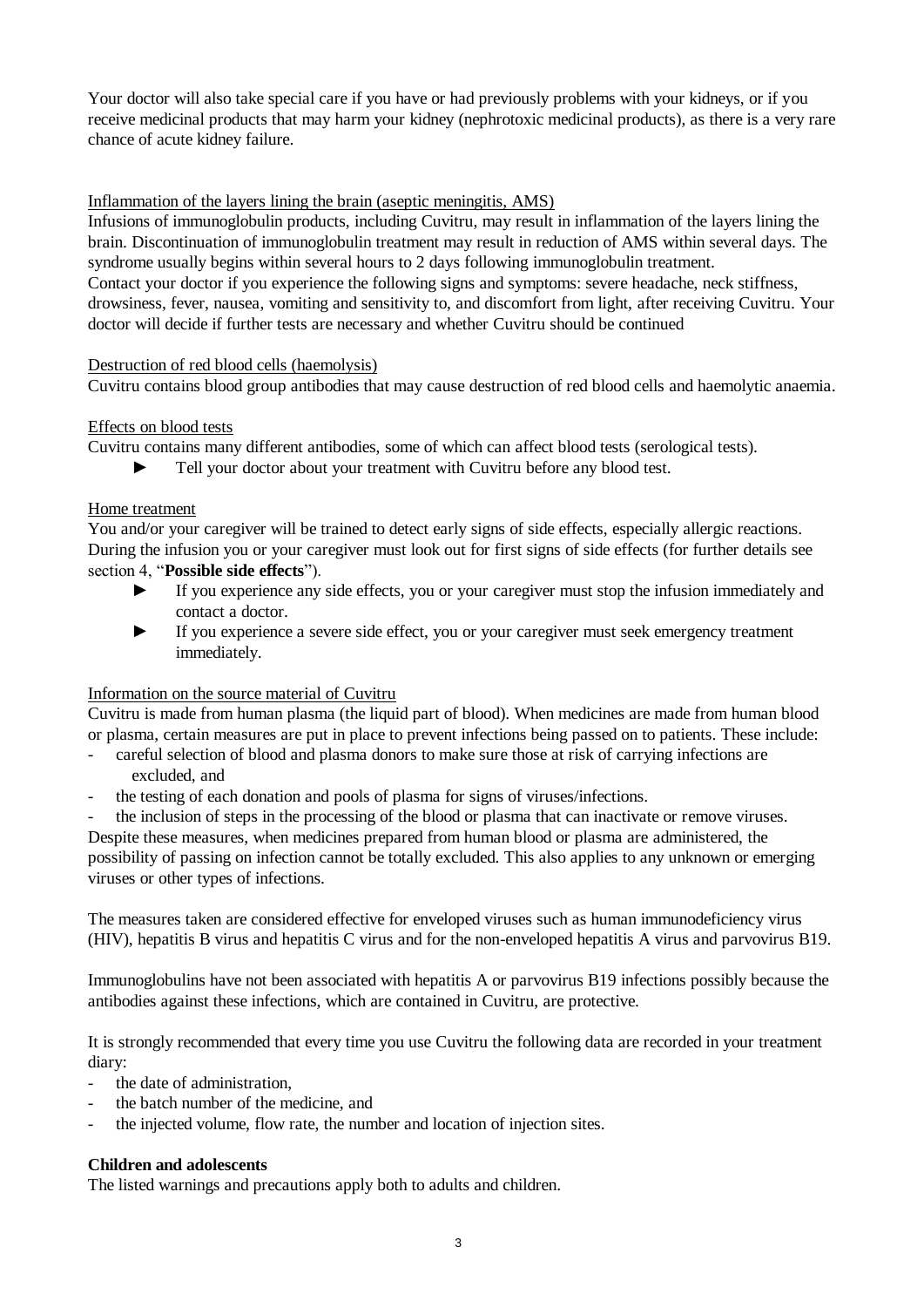# **Other medicines and Cuvitru**

Tell your doctor, pharmacist or nurse if you are taking, have recently taken or might take any other medicines.

Vaccinations

Cuvitru may reduce the effect of some virus vaccines such as measles, rubella, mumps and chicken pox (live virus vaccines). Therefore, after receiving Cuvitru, you may have to wait for up to 3 months before receiving certain vaccines. You may have to wait for up to 1 year after receiving the last dose Cuvitru before you can receive your measles vaccine.

► Please tell your vaccinating doctor or nurse about your treatment with Cuvitru.

# **Pregnancy, breast-feeding and fertility**

If you are pregnant or breast-feeding, think you may be pregnant or are planning to have a baby, ask your doctor or pharmacist for advice before taking this medicine.

No clinical trials have been made with Cuvitru in pregnant or breast-feeding women. But experience with immunoglobulins suggests that there are no harmful effects on the course of pregnancy or the baby to be expected.

If you are breast-feeding and receive Cuvitru, the antibodies of the medicine can also be found in the breast milk and may also protect your baby from certain infections.

Experience with immunoglobulins suggests that no harmful effects on fertility are to be expected.

#### **Driving and using machines**

Patients may experience side effects (for example dizziness or nausea) during treatment with Cuvitru that might affect the ability to drive and use machines. If this happens, you should wait until the reactions have disappeared.

# **3 How to use Cuvitru**

Always use this medicine exactly as your doctor has told you. Check with your doctor if you are not sure.

Cuvitru has to be infused under the skin (subcutaneous or SC administration).

Treatment with Cuvitru will be started by your doctor or nurse, but you may be allowed to use the medicine at home once you have received the first few infusions under medical supervision and you (and/or your caregiver) have been adequately trained. You and your doctor will decide if you can use Cuvitru at home. Do not begin treatment with Cuvitru at home until you have received complete instructions.

#### Dosing

Your doctor will calculate the correct dose for you based on your body weight, any previous treatment you may have received and your response to treatment.

Your doctor will determine whether you need a loading dose (for adults or children) of at least 1.0 to 2.5 ml/kg of body weight divided over several days. Following this, you will be given Cuvitru on a regular basis, from daily to once every two weeks; the cumulative dose per month will be about 1.5 to 5 ml/kg of body weight. Your doctor may adjust your dose depending on your response to the treatment.

Do not change the dose or dosing interval without contacting your doctor. If you think you should receive Cuvitru more or less frequently, please speak to your doctor. If you think you have missed a dose, please speak to your doctor as soon as possible.

#### Starting treatment

Your treatment will be started by a doctor or nurse experienced in treating patients with a weak immune system and in guiding patients for home treatment. You will be watched carefully throughout the infusion and for at least 1 hour after stopping the infusion to see how well you tolerate the medicine. In the beginning your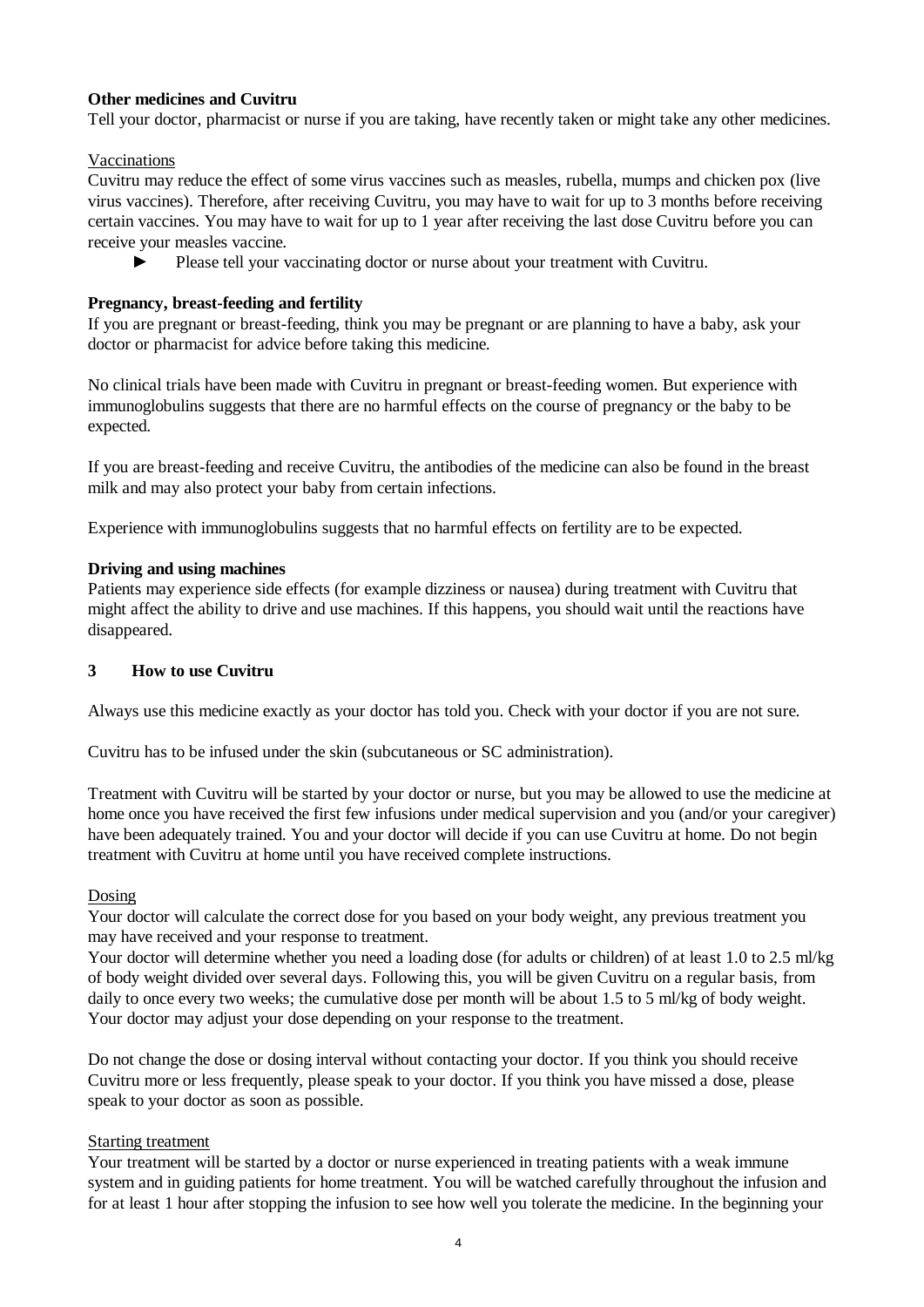doctor or nurse will use a slow infusion speed and gradually increase it during the first infusion and in the following infusions. Once the doctor or nurse has found the right dose and speed of infusion for you, you may be allowed to give the treatment to yourself at home.

# Home treatment

Cuvitru can be administered by yourself or your caregiver. You will be trained by a doctor or nurse experienced in the guidance and treatment of patients like you. The doctor or nurse will be with you for the first few treatments.

You or your caregiver will be instructed in:

- germ free (aseptic) infusion techniques,
- the use of an administration device (if needed),
- keeping a treatment diary, and
- measures to be taken in case of severe side effects.

You must carefully follow your doctor's instructions regarding the dose, infusion speed and schedule for infusing Cuvitru so that your treatment works for you.

# **Method and route of administration**

#### Selection of Infusion Site(s):

Suggested areas for subcutaneous infusion of Cuvitru are abdomen, thighs, upper arms, or lower back. Cuvitru may be infused into multiple infusion sites. Infusion sites should be at least 10 cm apart, Avoid: bony areas, visible blood vessels, scars and any areas of inflammation (irritation) or infection. Rotate sites with each administration as directed by your doctor or nurse.

Multiple subcutaneous infusion sites can be used at the same time by a multi-needle set. The amount of product infused into a single site varies and doses over 30 ml may be divided according to your preference.

#### Infusion rate:

The recommended initial infusion rate is 10 ml per hour per infusion site. If well tolerated this may be increased at intervals of at least 10 minutes to 20 ml per hour per site for the initial two infusions. For further infusions, the infusion rate may be increased as tolerated.

If you have any further questions on the use of this medicine, please ask your doctor, pharmacist or nurse.

#### Detailed Instructions for use are provided in the section below:

Do not use Cuvitru at home until you get instructions and training from your doctor or nurse. Prepare Cuvitru vial(s):

- Remove Cuvitru from the box. In case the product is stored in a refrigerator allow vials to reach room temperature. This may take up to 90 minutes.
- Do not apply heat or place in microwave.
- Do not shake the vial(s).

# **1. Check the vial(s)**:

| Check the vians).                                                                     |  |
|---------------------------------------------------------------------------------------|--|
| Do not use beyond expiry date.                                                        |  |
| Do not use if the protective cap is missing or                                        |  |
| broken.                                                                               |  |
| Look at the color: it should be clear and<br>colorless to pale yellow or light brown. |  |
| Do not use if the solution is cloudy or has<br>particles.                             |  |
|                                                                                       |  |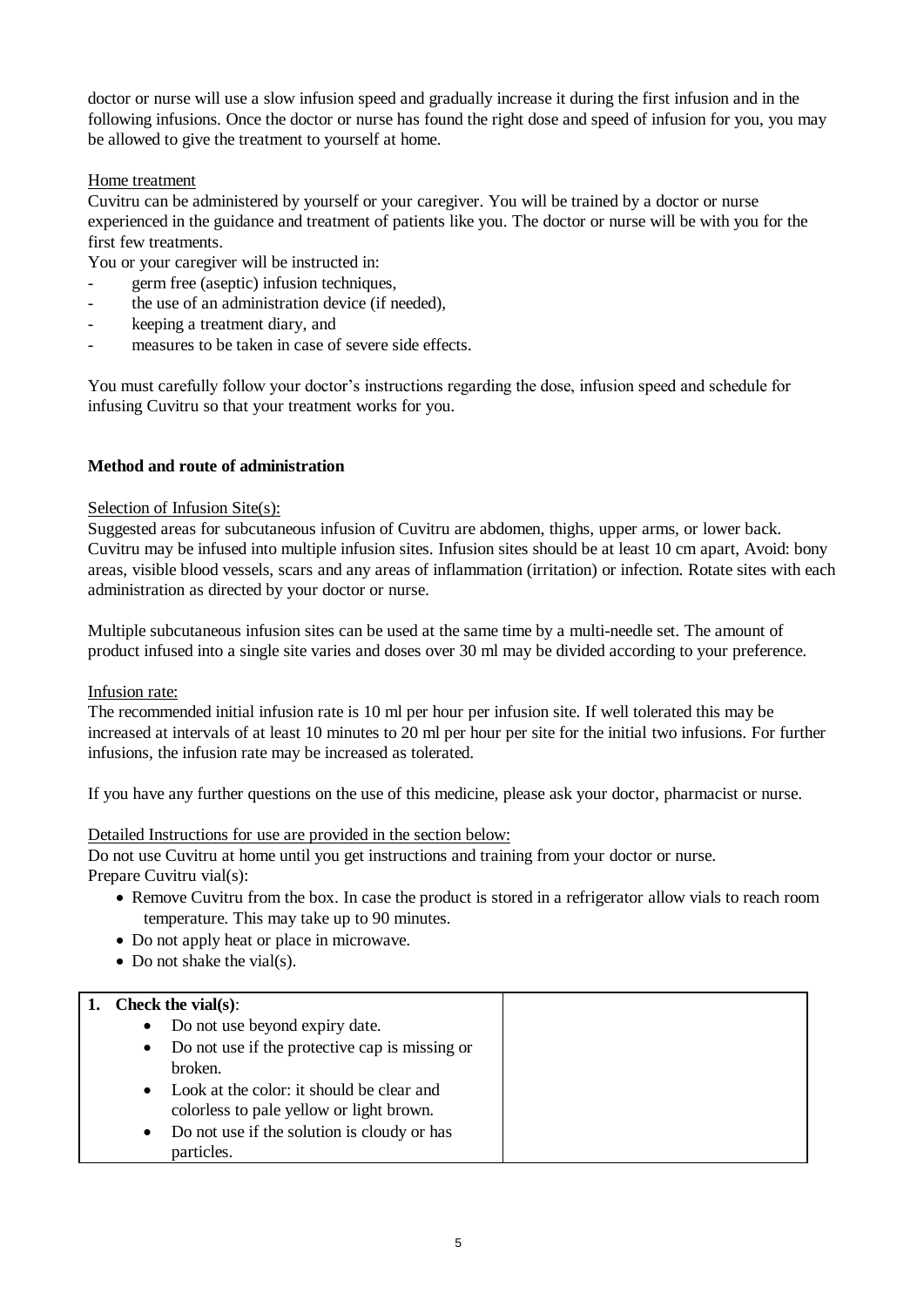# **2. Gather all supplies**

• Gather all supplies:

Items include: vial(s) of Cuvitru, infusion supplies: subcutaneous needle set, transfer device(s), syringe(s), sterile tip caps, sterile clear bandage, tape, gauze, sharps container, infusion pump, infusion log.

- Clean work area.
- Program the infusion pump according to prescribed infusion rates and manufacturer's instructions.
- Wash hands thoroughly and allow to dry.
- Open supplies as shown by your doctor or nurse.

# **3. Prepare the syringe(s):**

- Remove the cap from the vial.
- Wipe each stopper with a sterile alcohol wipe and allow to dry.
- Attach a sterile syringe to a vented spike.
- Insert the vented spike into the center of the vial.
- Turn the vial upside down and pull back on the plunger to pull the solution into the syringe(s).
- Repeat these steps, if using multiple vials to achieve the desired dose.
- The infusion must be started immediately after transfer of Cuvitru into the syringe. If the administration is expected to take more than two hours, the required dose is to be divided and administered at different infusion sites. If Cuvitru remains in siliconized syringes for more than two hours, visible particles may form.

If using a sterile needle: Attach a sterile syringe to the sterile needle and pull back the plunger of syringe to fill with air which should equal the amount of the solution you will be taking from the vial. Insert the needle into the center of the stopper, and inject air in. Pull back on the plunger to withdraw the desired volume.

# **4. Prepare the infusion pump and tubing:**

- Use manufacturer directions for filling the tubing and using the pump.
- Attach the syringe filled with solution to the needle set.
- Point the syringe tip up and gently push the plunger of the syringe to remove the air and fill the needle set up to the needle hub.

# **5. Prepare the infusion site(s):**

- Select the number of infusion sites based on the volume of the total dose.
- Choose infusion site(s): upper arms, abdomen, thighs, or lower back
- Avoid: bony areas, visible blood vessels, scars and any areas of inflammation (irritation) or infection.
- $\bullet$  Infuse the solution from 1 or multiple infusion sites at the same time.

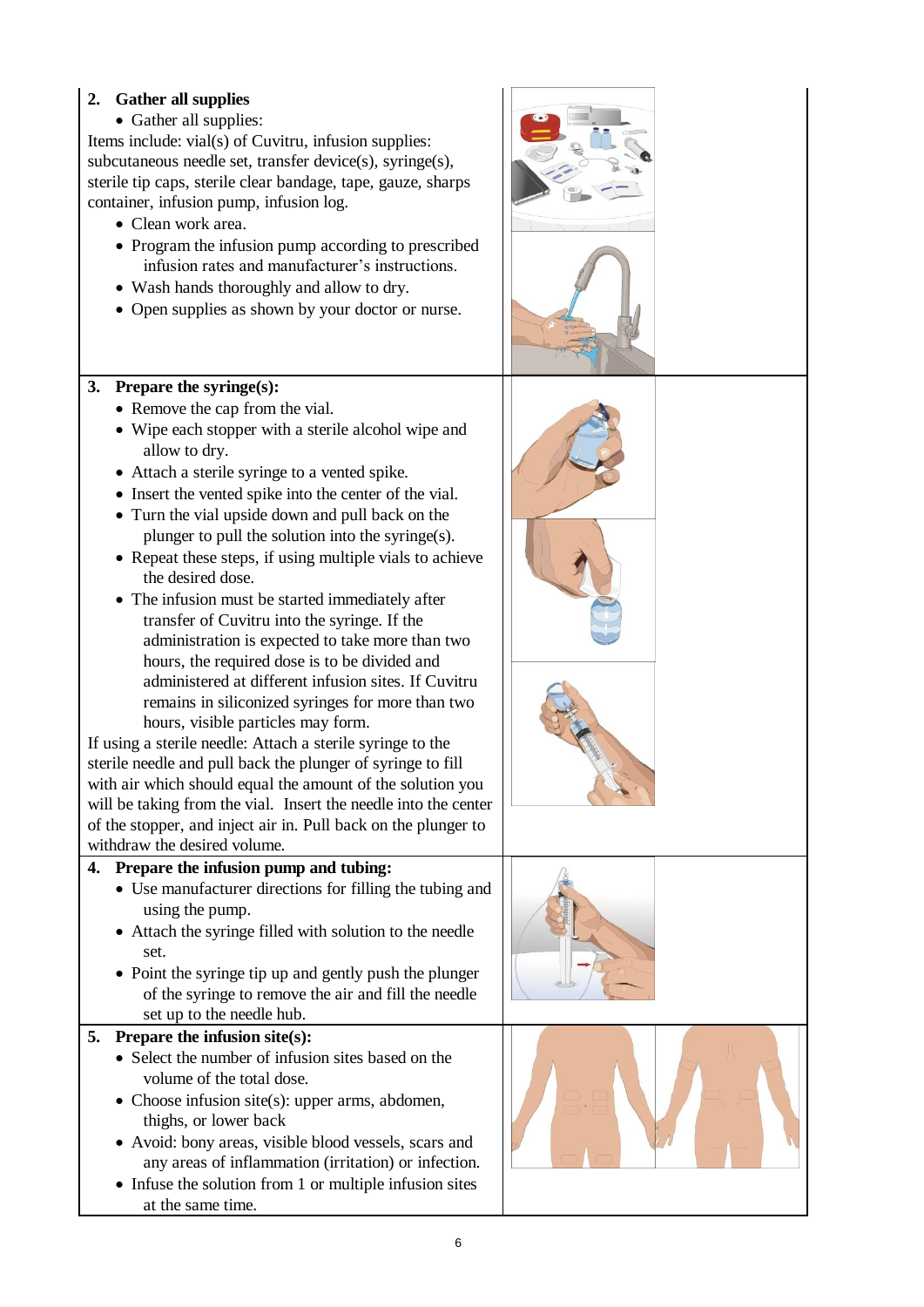|    | • Select sites at least 10 cm apart.<br>Rotate sites between future infusions.<br>$\bullet$ Wipe the infusion site(s) with a sterile alcohol wipe<br>beginning at the center of each infusion site and<br>moving outward in circular motion. Allow the<br>infusion site(s) to dry (at least 30 seconds).                                                                                                                                                                           |  |
|----|------------------------------------------------------------------------------------------------------------------------------------------------------------------------------------------------------------------------------------------------------------------------------------------------------------------------------------------------------------------------------------------------------------------------------------------------------------------------------------|--|
| 6. | Insert and secure the subcutaneous needle set:<br>Remove the needle cover. Firmly grasp and<br>pinch at least 2.5 cm of skin between two<br>fingers.<br>• Insert needle with a rapid motion straight into the<br>skin at a 90 degree angle. Tape needle in place with<br>sterile tape (included on transparent dressing).<br>• If more than one site is used, repeat the steps.<br>• Secure the needle set in place by applying a sterile<br>protective dressing over the site(s). |  |
| 7. | <b>Start the infusion</b><br>• Follow the manufacturer's instructions to turn pump<br>on and start the infusion<br>• Check infusion site(s) occasionally throughout the<br>infusion.                                                                                                                                                                                                                                                                                               |  |
| 8. | Remove subcutaneous needle(s) from the infusion<br>site(s) when the infusion is complete:<br>• Remove the needle set by loosening the tape on all<br>edges.<br>• Pull the needle wings straight up and out.<br>• Gently press a small piece of gauze over the needle<br>site and cover with a dressing.<br>Throw away the needle(s) into the sharps container.                                                                                                                     |  |
| 9. | <b>Record the infusion:</b><br>• Remove the peel-off label from the vial(s), which has<br>the product lot number and expiry date, and place<br>the label in your treatment diary/infusion log.<br>• Write down the date, time, dose, site(s) of infusion<br>(to assist in rotating sites) and any reactions after<br>each infusion.<br>• Throw away the disposable supplies, vials, and<br>unused solution as recommended by your doctor or<br>nurse.                              |  |

## **Use in children and adolescents**

The same indications, dose and frequency of infusion as for adults apply for children and adolescents (age 0 to 18).

# **If you use more Cuvitru than you should**

If you think that you used more Cuvitru than you should, speak to your doctor as soon as possible.

# **If you forget to use Cuvitru**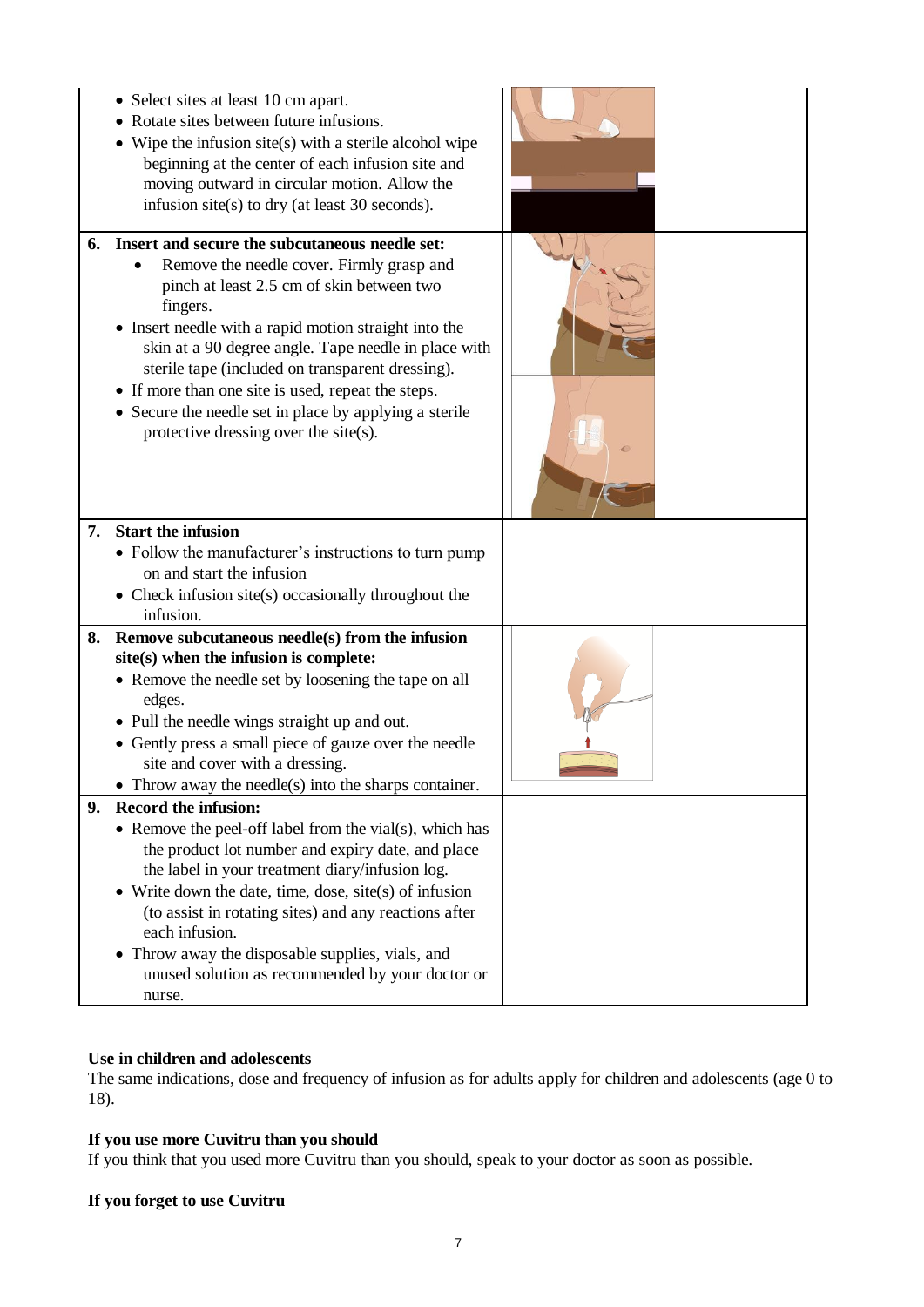Do not infuse a double dose of Cuvitru to make up for a missed dose. If you think that you have missed a dose speak to your doctor as soon as possible.

# **4. Possible side effects**

Like all medicines, this medicine can cause side effects, although not everybody gets them. These side effects may include chills, headache, dizziness, fever, vomiting, allergic reactions, feeling sick (nausea), joint pain, low blood pressure and moderate low back pain.

Certain side effects, such as headache, chills, or body aches, may be reduced by slowing the infusion rate.

Serious side effects

Infusions of medicines like Cuvitru can occasionally result in serious, but rare, allergic reactions. You may experience a sudden fall in blood pressure and, in isolated cases, anaphylactic shock. Doctors are aware of these possible side effects and will monitor you during and after the initial infusions.

Tell your doctor or nurse immediately if you notice any of the following:

- feeling light-headed, dizzy or faint,
- skin rash and itchiness, swelling in the mouth or throat, difficulty breathing, wheezing,
- abnormal heart rate, chest pain, blueness of lips or fingers and toes,
- blurred vision

When using Cuvitru at home, you may perform the infusion in the presence of your caregiver who will help you watch out for allergic reactions, stop the infusion, and get help if necessary.

Please also see section 2 of this leaflet about the risk of allergic reactions and using Cuvitru at home.

The following side effects are very common (may affect more than 1 in 10 people):

- headache
- diarrhoea, and nausea
- redness, and pain at the site of infusion
- tiredness

The following side effects are common (may affect up to 1 in 10 people):

- dizziness, migraine, and drowsiness
- decreased blood pressure
- abdominal pain
- itching, and rash
- muscular pain
- swelling, itching, rash, and bruising at the site of infusion
- pain

The following side effects are uncommon (may affect up to 1 in 100 people):

- burning sensation
- abdominal pain lower
- oedema at the site of infusion
- positive blood tests for antibodies

The frequency of the following side effect is not known (cannot be estimated from the available data):

inflammation of the layers lining the brain (aseptic meningitis)

#### Side effects seen with similar medicines

The following side effects have been observed with infusion of human normal immunoglobulin given under the skin (subcutaneously). Although these side effects have so far not been seen with Cuvitru, it is possible that someone using Cuvitru may get them.

- tingling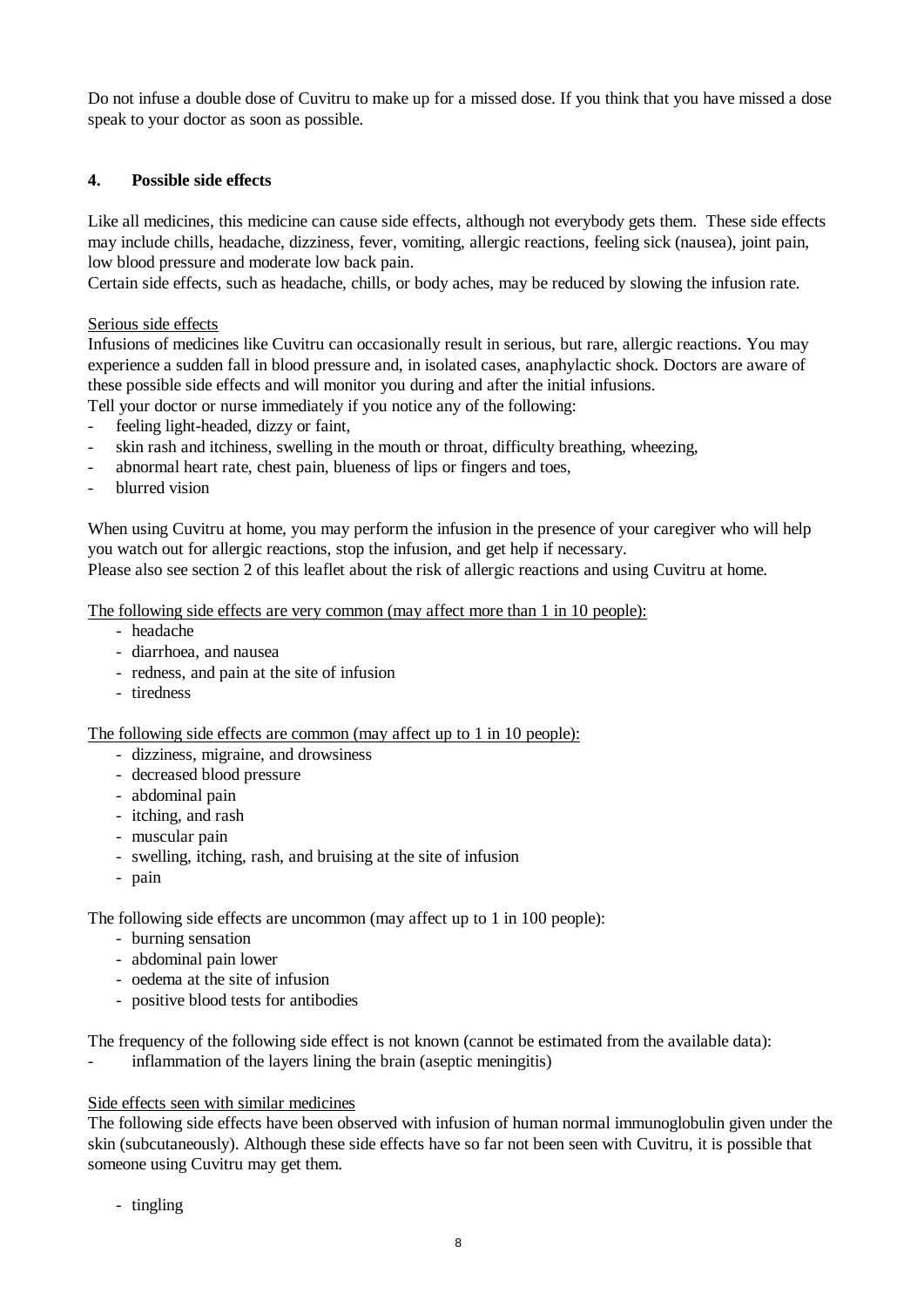- trembling
- fast heart beat
- shortness of breath
- vocal cord dysfunction
- pain in chest
- hardening and/or warmth at the site of infusion

# **Reporting of side effects**

If you get any side effects, talk to your doctor, pharmacist or nurse. This includes any possible side effects not listed in this leaflet. You can also report side effects directly via HPRA Pharmacovigilance, Website: www.hpra.ie.

By reporting side effects you can help provide more information on the safety of this medicine.

# **5. How to store Cuvitru**

Keep this medicine out of the sight and reach of children.

Do not use this medicine after the expiry date which is stated on the label and carton after EXP. The expiry date refers to the last day of that month.

Do not use this medicine if you notice that the solution is cloudy, has particles or changed color.

Keep the vials in the outer carton in order to protect from light.

Do not store above 25°C.

Do not freeze.

In case the product is stored in a refrigerator, the unopened vials must be removed from refrigeration and placed at room temperature for a minimum of 90 minutes prior to use. Do not use heating devices including microwaves.

#### **6. Contents of the pack and other information**

#### **What Cuvitru contains**

- The active substance is human normal immunoglobulin.
- The other ingredients (excipients) are glycine and water for injections.

#### **What Cuvitru looks like and contents of the pack**

Cuvitru is a solution for injection in vials of 5, 10, 20, 40 or 50 ml. The solution is clear and colourless or pale-yellow or light-brown.

Each vial of 5 ml contains: 1 g of human normal immunoglobulin Each vial of 10 ml contains: 2 g of human normal immunoglobulin Each vial of 20 ml contains: 4 g of human normal immunoglobulin Each vial of 40 ml contains: 8 g of human normal immunoglobulin Each vial of 50 ml contains: 10 g of human normal immunoglobulin

Pack sizes:

- 1, 10 or 20 vial(s) containing 5 ml solution for injection
- 1, 10, 20 or 30 vial(s) containing 10 ml solution for injection
- 1, 10, 20 or 30 vial(s) containing 20 ml solution for injection
- 1, 5, 10 or 20 vial(s) containing 40 ml solution for injection